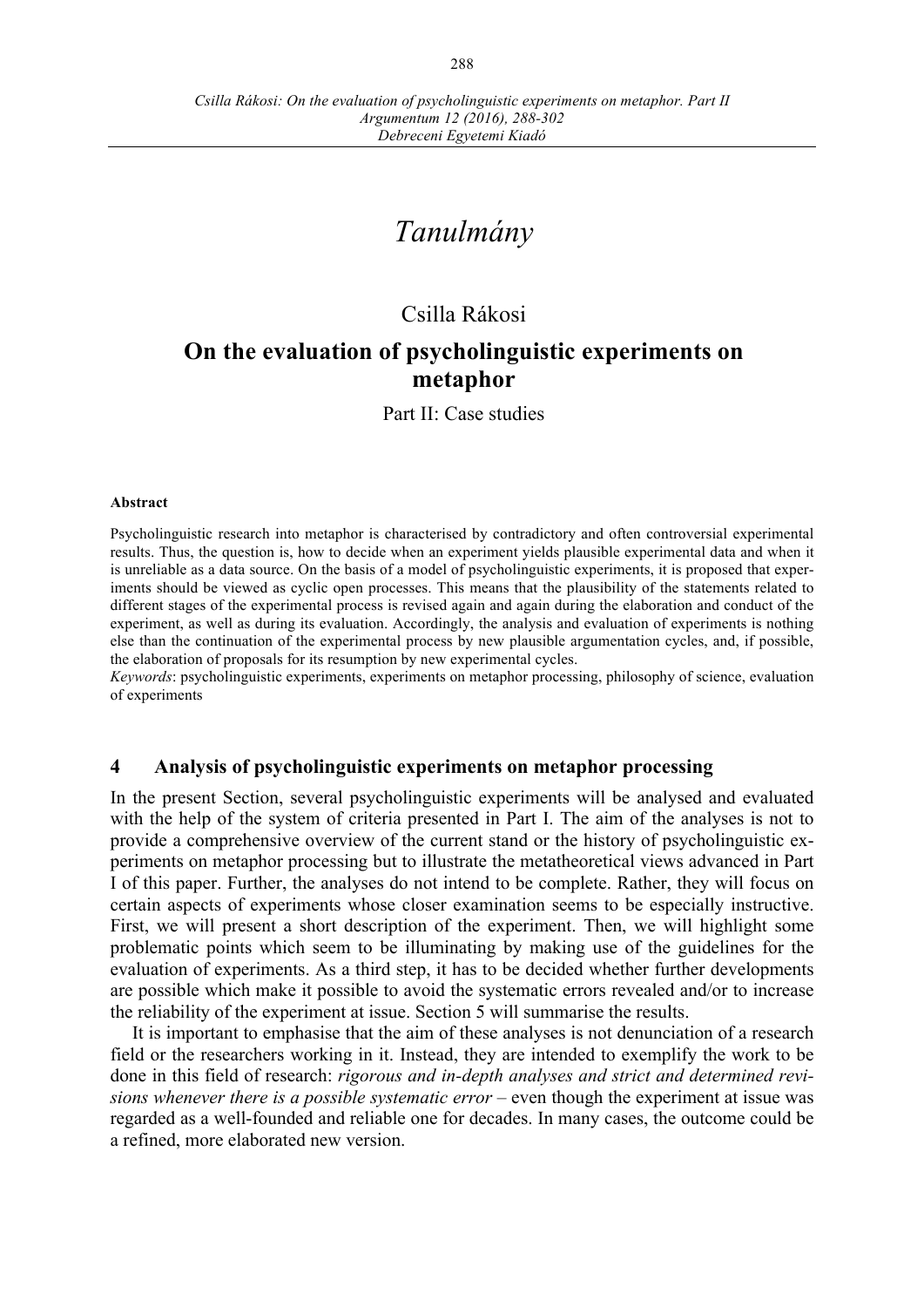# *4.1 Keysar (1989)*

#### *Experiment 1*

*Description*: After reading a short story, participants had to decide whether a sentence that could be interpreted both literally and metaphorically was literally true. The stories were constructed in such a way that their first part rendered the target sentence literally true  $(L+)$  or literally false (L–), while their second part rendered the target sentence metaphorically true  $(M<sup>+</sup>)$  or metaphorically false  $(M<sup>-</sup>)$ .<sup>1</sup> According to the author's hypothesis, if metaphorical interpretation is constructed – in contrast to the traditional view on metaphors, but in harmony with Gluckberg et al's view – in an obligatory, involuntary manner, then decision in incongruent contexts (L+/M– or L–/M+) should take longer than in congruent ones. Therefore, participants' decision times were captured and compared across the different story types.

*Evaluation*: The stimulus material raises two concerns. First, the structure of the stories presented was unvaried: literal part – metaphorical part – target sentence, which in all cases also had a metaphorical meaning. Although filler items were also used, there were 13 practice items to complete before the experimental ones. Thus, participants might have been able to identify the structure of the items, and make use of strategic considerations instead of providing instinctive answers.<sup>2</sup> The second possible error source was the wording of the task. Participants were instructed to determine whether the target sentence "is literally true or strongly implied (as such) given the preceding paragraph". Since after some practice items, participants might have easily found out that the final sentences always had a metaphorical meaning, this might have resulted in a transformation of the original task to another one, requiring participants to decide whether the sentence at issue is true, and if so, whether it is (also) literally true and not (only) metaphorically. Thus, the experiment seems not to be capable of eliciting participants' natural linguistic behaviour precisely at the decisive point, since it might have been the instruction itself that triggered the metaphoric interpretation and not the stimuli.

*Proposals*: Since it is doubtful that the formulation of the instructions can be altered in such a way that does not lead to the problems described above, the elaboration of an improved version seems to be unworkable.

## *Experiment 2*

*Description*: Participants read the context stories of Experiment 1 on the screen and they had to push a key after having read a line. There were also some quiz questions in order to engage participants' attention. Keysar put forward the prediction that if the standard model of metaphor comprehension is correct and metaphorical interpretations are only generated when the literal interpretation fails, then literally false but metaphorically true sentences should be read more slowly than literally true sentences; secondly, reading times after L+/M+ contexts should not be faster than after L+/M– contexts. In contrast, according to Keysar's rival hy-

For example, a  $L+/M-$  story was the following one:

<sup>&</sup>quot;Bob Jones is an expert at such stunts as sawing a woman in half and pulling rabbits out of hats. He earns his living travelling around the world with an expensive entourage of equipment and assistants. Although Bob tries to budget carefully, it seems to him that money just disappears into thin air. With such huge audiences, why doesn't he ever break even?

*Target sentence*: Bob Jones is a magician."<br>Indeed, as Keysar writes, there were subjects who "suspected the goal of the experiment".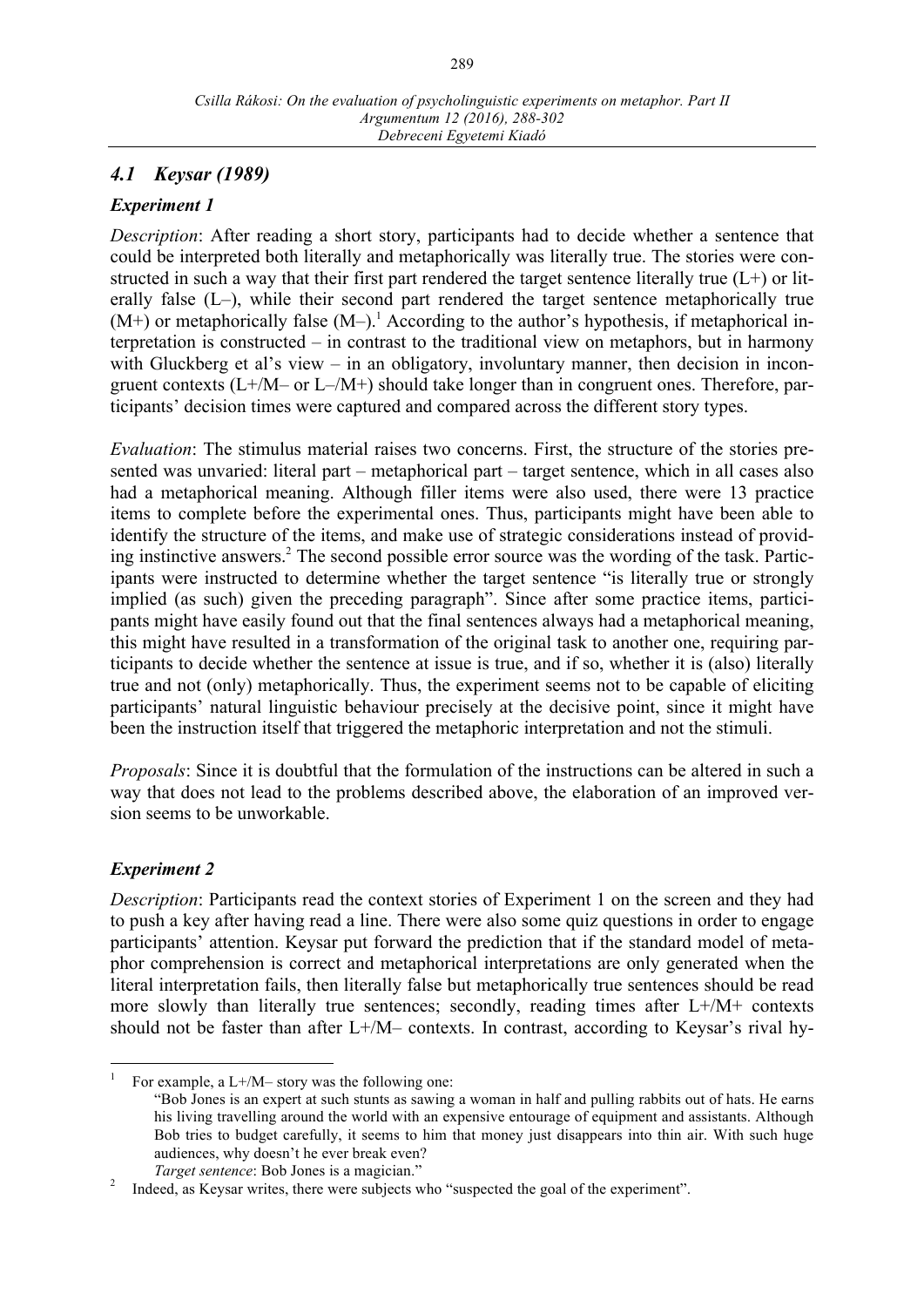pothesis stating the automaticity of metaphorical interpretation, L+/M+ reading times should be the fastest because two interpretations are available in such cases; further, L+ should be faster than L–, and M+ should be faster than M–.

*Evaluation*: The stimulus material is missing in the experimental report, therefore it cannot be analysed. The problem of the unvaried item structure emerges here, too, but to a somewhat reduced extent due to the quiz questions, which might have made the aim and the structure of the experiment less transparent. Despite this, there were subjects again who seemed to have realized the object of the experiment.

*Proposals*: The experimental design is in need of revision in order to ensure that participants cannot find out the aim of the experiment. For this reason, the order of the literal and metaphorical contexts should vary; purely metaphorical and purely literal stories could also be included; not all final sentences should have a metaphorical meaning, and fillers should be applied so that the items' structures do not follow the same pattern.

*Summing-up*: Keysar's paper contains two closely related experiments with the help of which the difference between improvable and non-improvable experiments can be exemplified. As we have seen, in both cases, it is the experimental design that is burdened with problems, but the errors revealed only seem to be fatal with the first experiment in the sense that the experiment is not capable of providing plausible experimental data and it cannot be improved. With the second experiment, it is possible to elaborate and conduct a revised version.

## *4.2 Nayak & Gibbs (1990)*

## *Experiment 5*

*Description:* This experiment was intended to test the research hypothesis that "people consciously recognize the conceptual metaphors that underlie the meanings of idioms" (Nayak  $\&$ Gibbs 1990: 324). Participants were given the task of matching idioms with their connected conceptual metaphors from an eight-member list. There were 2 pairs of conceptual metaphors related to anger, fear, success and failure; thus, each idiom had to be matched with one item from a closed, 8-member list.

*Evaluation*: The first problem is that this experiment might be suitable for checking the first part of the research hypothesis (i.e., that people's decisions are in harmony with the predictions of CMT) but only with reservations can the same be said for its second part (that these alleged conceptual metaphors in fact underlie the mental representation of the idioms). Therefore, interpretation of the experimental data is defective insofar as the analysed data are not directly related to mental representations of the participants, but pertain to their conscious behaviour. The second problem relates to the experimental design. Namely, a decision that, for example, the idiom *jump down your throat* has to be matched with the "conceptual metaphor" ANGER IS LIKE A FEROCIOUS ANIMAL from the list ANGER IS LIKE PRESSURE IN A HOT CONTAINER, ANGER IS LIKE A FEROCIOUS ANIMAL, SUCCESS IS UP, SUCCESS IS LIKE A COMPLETED JOURNEY, FAILURE IS LIKE AN INCOMPLETE JOURNEY, FAILURE IS LIKE CONSUMING SOMETHING INEDIBLE, FEAR IS LIKE ESCAPE, FEAR IS A PHYSICAL CHANGE is uninformative about the interpretation or processing of metaphors, since there is always one item from the list that is semantically related to the given idiom. The authors' caveat that "The instructions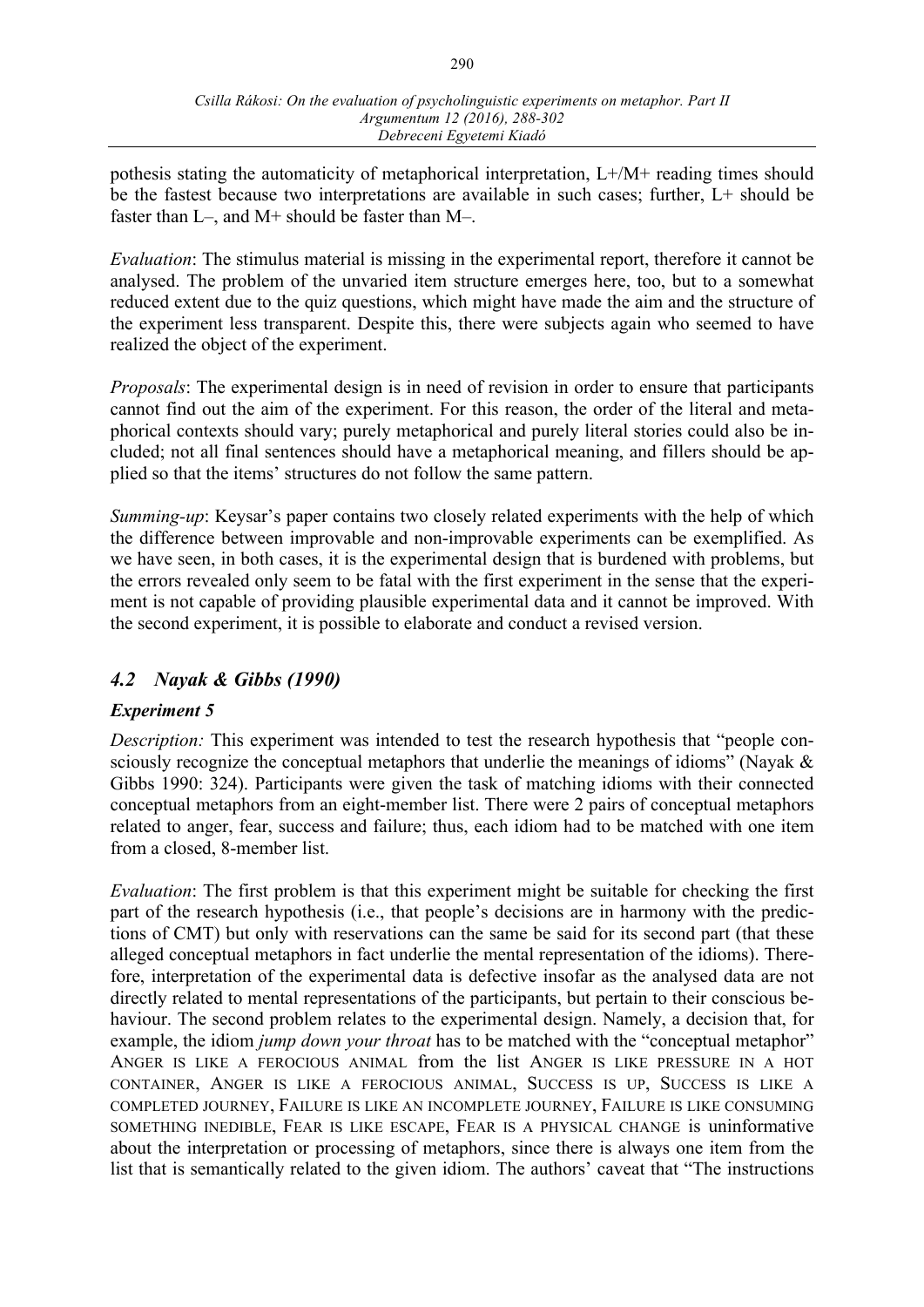emphasized that subjects were not to make their judgements on the basis of the literal similarity between the words in the idioms and the linguistic descriptions of the conceptual metaphors" (Nayak & Gibbs 1990: 324) cannot be regarded as an appropriate control for this problem. As a consequence, this experiment is not suitable for the investigation of people's conscious interpretation of metaphorical expressions, either. The stimulus material is missing in the experimental report.

*Proposals:* Due to the problems mentioned (offline method, choosing from a closed list, semantic relatedness), the experiment's basic idea is inherently flawed.

#### *Experiment 6*

*Description:* Participants were presented with scenarios containing idioms which were supposed to belong to the same "conceptual metaphor" (metaphorical mapping), and had to decide which of two idioms is more appropriate as the final sentence of the given story. While one idiom belonged to the same mapping, the other one did not.

*Evaluation*: The experimental design is above all burdened with the problem that the results may be due to participants' strategic considerations based on the semantic and stylistic relatedness of the priming text and one of the target expressions. Moreover, no filler tasks were applied, thus participants could have easily realised that the experiment is about metaphors and this might have led to the use of their own naïve theories about this topic. Third, appropriateness ratings do not necessarily reflect processing difficulty. Finally, the stimulus material is missing in the experimental report.

*Proposals*: The problems are similar to those with the previous experiment; no improved version seems to be available.

*Summing-up*: The problems related to Experiments 5 and 6 by Nayak and Gibbs are typical of the early stage of psycholinguistic experiments in favour of Conceptual Metaphor Theory. Namely, they fall short of construct validity and cannot be regarded as reliable data sources.<sup>3</sup> Moreover, in this case, the thought experiment checking the experimental design suffices to reject the idea of possible developments, too.

## *4.3 McGlone (1996)*

#### *Experiment 1*

*Description*: Participants were presented with 16 metaphorical sentences (listed in the appendix). They were instructed to rate the comprehensibility of the sentences and write a paraphrase in their own words. Two additional participants coded the paraphrases in such a way that '0' meant that the paraphrase did not contain words referring to the supposed source domain according to Lakoff and Johnson's conceptual metaphor theory (CM-inconsistency), '1' indicated ambiguity in this respect, while '2' indicated that there is clear reference to the source domain (CM-consistency). In content analysis, 76% of the paraphrases received the code 0, 14% the code 1, and only 10% the code 2. From this and additional analyses of the

Thus, for example, the experiments in Gibbs (1992) are burdened with similar errors.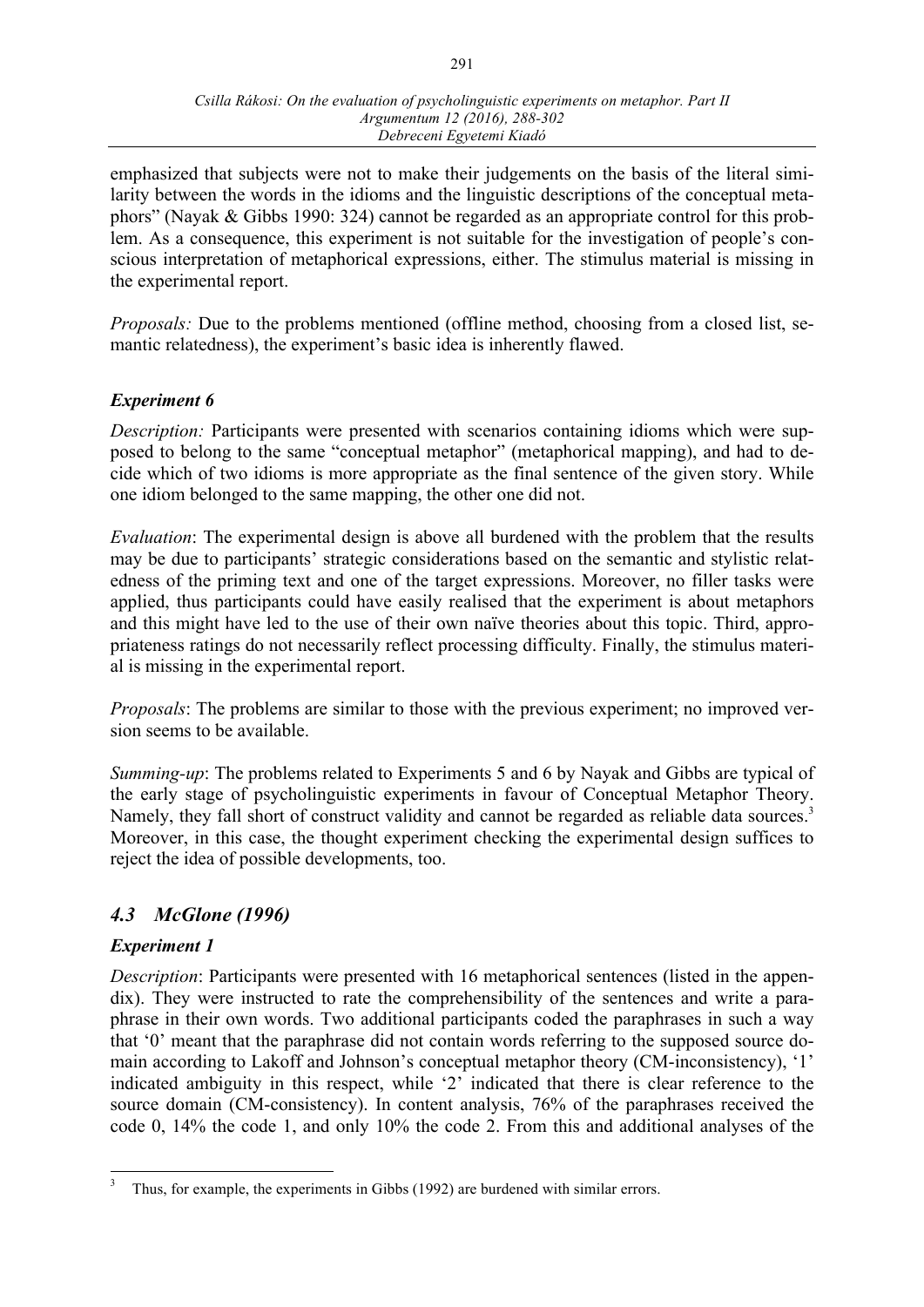perceptual data McGlone inferred that participants did not rely on conceptual metaphors as a knowledge source when they interpreted metaphorical expressions.

*Evaluation*: Similarly to other off-line methods, this experiment provides information about people's conscious behaviour instead of the spontaneous mental processes of metaphor interpretation. Therefore, this experiment may provide evidence against Nayak & Gibbs's (1990: 324) hypothesis that "people consciously recognize the conceptual metaphors that underlie the meanings of idioms" as already quoted in Section 4.2; but there is only a very weak and indirect link between the experimental data gained and the research hypothesis, which interpreted conceptual metaphors as possible knowledge sources. It is also debatable whether the elicited interpretations result from participants' normal, natural linguistic behaviour. As McGlone (1996: 552) remarks, a concern with this experiment is that participants interpreted the instructions in such a way that they should avoid idioms and provide literal paraphrases. A further problem results from the circumstance that the coding of the metaphor interpretations cannot be operationalized – although the application of two non-linguist participants and the procedure for achieving agreement on the judgement of the interpretations considerably reduce the resulting uncertainty. Nevertheless, their decisions may be controversial. Therefore, the whole set of paraphrases and their evaluations should have been presented in the experimental report.

#### *Experiment 2*

*Description*: Experiment 2 used a similar design and the same stimulus material; the difference was that participants had to provide paraphrases with the help of other metaphors.

*Evaluation*: All the weak points of Experiment 1 emerge in this case again. A further problem is that not only metaphor interpretation but also metaphor production was involved. This may lead to two kinds of issues. First, the impact of the two processes cannot be separated from each other. Second, it is doubtful that participants' natural linguistic behaviour was elicited because "some participants may have approached the task of generating metaphors as a test of creative ability. As a result, they may have felt pressure to employ an unconventional interpretation strategy to come up with novel metaphors" (McGlone 1996: 554).

#### *Experiment 3*

*Description*: Participants were asked to rate the similarity between the metaphors used as stimulus material in the previous experiments on the one hand, and metaphors provided as idiomatic paraphrases by the subjects of Experiment 2 (excerpts can be found in Appendix B in McGlone's paper) on a 7-point scale. With each target metaphor (such as *Dr. Moreland's lecture was a three-course meal for the mind*), 9 possible alternative metaphors were provided; 3 were Conceptual Metaphor Theory-consistent (*Dr. Moreland's lecture was a smorgasbord for the mind* – same CM source domain), 3 CMT-inconsistent but attributively similar (*Dr. Moreland's lecture was a full tank of gas for the mind – different CM source domain)*, and 3 unrelated (i.e., *Dr. Moreland's lecture was a ceiling fan for the mind*). McGlone made the prediction that high similarity values with CMT-consistent metaphors would indicate that participants' ratings had been based on the underlying conceptual metaphors, while the choice of metaphors with a similar vehicle – similar in the sense that they belong to the same attributive category – would provide evidence for the Attributive Category View.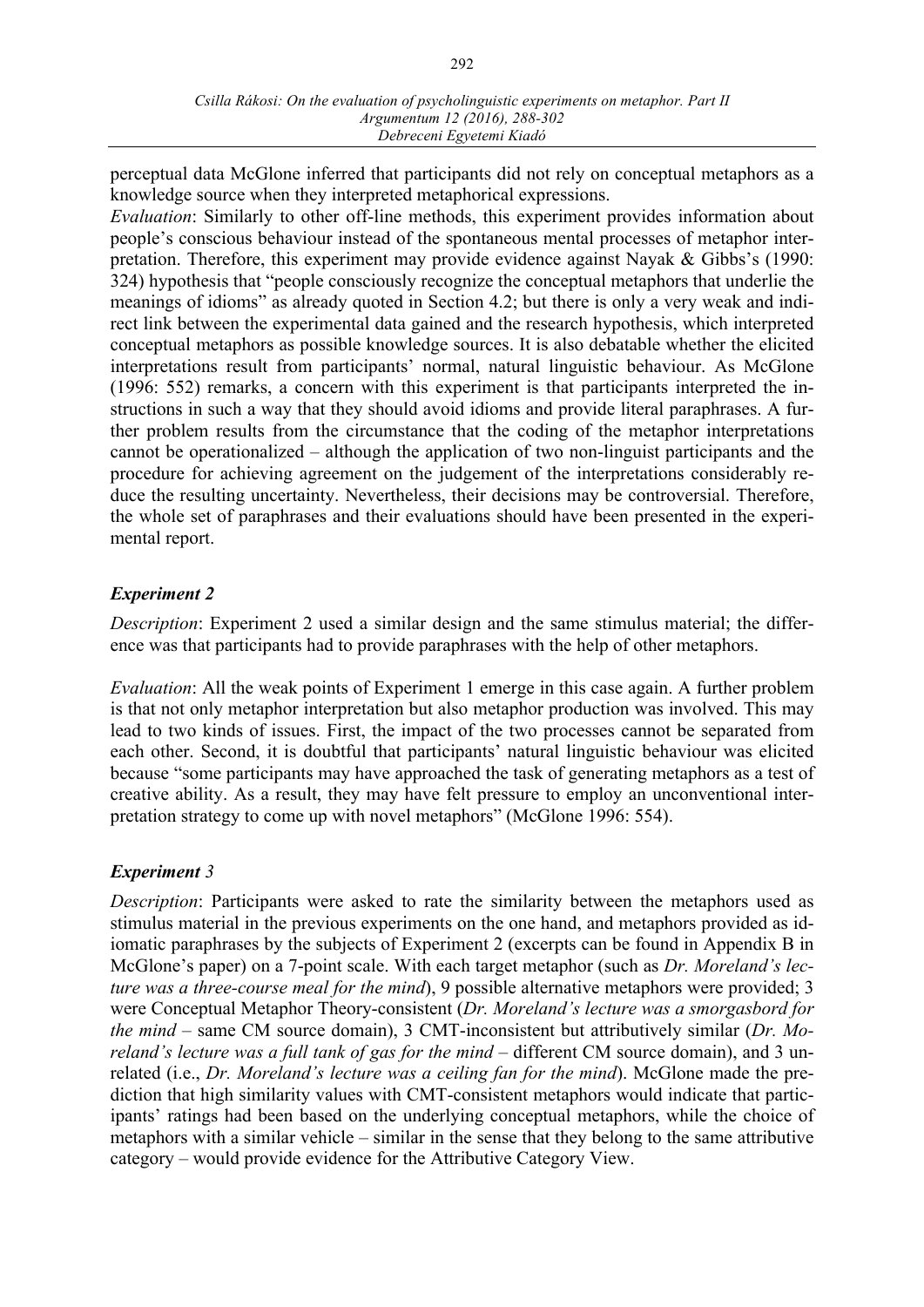*Evaluation*: First, the indirectness of this experimental method is greater than it was with Experiments 1 and 2.<sup>4</sup> Second, the stimulus material is missing in the experimental report. Third, the use of strategic considerations was not prevented and, more importantly, cannot be ruled out. Fourth, the interpretation of the perceptual data and the confrontation of the experimental data with the predictions are deficient. Namely, no significant difference has been found between CMT-consistent and CMT-inconsistent, i.e. ACV-consistent, metaphors; therefore, both the predictions gained from the Cognitive Metaphor Theory (preference of CMTconsistent metaphors) and the predictions obtained by the Attributive Categorisation View are in conflict with the experimental data. In contrast to this, McGlone draws the consequence that the results are in conflict with the Cognitive Metaphor Theory but they are consistent with the Attributive Categorisation View.

*Proposals*: After correction of the interpretation and statistical analysis of the experimental data, this experiment may provide experimental data useable solely as evidence for or against hypotheses about conscious strategies of metaphor interpretation.

#### *Experiment 4*

*Description*: A cued recall paradigm was applied. Participants had to write down any sentences heard from a tape recorder that seemed to be related to a given cue in a booklet. CMT-clues were related to the source domain of the assumed conceptual metaphor (*Lisa is the brain of the family* – SOCIAL GROUPS ARE BODIES – *body part*), while ACV-clues were related to the attributive category associated with the vehicle concept (*intelligent*). All 16 metaphorical sentences had a counterpart containing expressions related to the cues in their literal meaning. There were some fillers as well. It was investigated whether clues relating to Conceptual Metaphor Theory or clues based on Glucksberg's Attributive Categorisation View are more effective. The instructions did not contain any reference to the following recall task. Two additional participants coded the answers independently, but in a second turn, they had to come to an agreement about the evaluations.

*Evaluation*: The first problem is that participants heard the 16 sentences only twice; therefore, error rates were high. Secondly, it is not clear whether literal sentences provide an appropriate control in this case. Thirdly, there was semantic relatedness between CMT-cues and the sentences, but not between  $ACV$ -cues and the sentences;<sup>5</sup> a control experiment only checked the relationship between the CMT- and ACV-cues. A fourth problem is that the stimulus material, in contrast to Experiments 1-3, cannot be found in McGlone (1996).

*Proposals*: Repetition and two control experiments could increase the reliability of this experiment. Namely, the outcome of the repeated experiment should be compared with the results of an experiment that differs from Experiment 4 only insofar as no cues are applied, and with

 <sup>4</sup> Cf. "[…] the reflective, deliberate nature of paraphrase and ratings tasks may not be generalizable to situations in which a metaphor is encountered in ongoing text or discourse. The knowledge base that people use to reflectively interpret and appreciate metaphors may be broader than that which is required for immediate comprehension […]." (McGlone 1996: 556)<br><sup>5</sup> For example: The faculty meeting was a *battle* – Many men took part in the *battle* – *war* (CMT-cue) –

*dispute* (ACV-cue); Lisa is the *brain* of the family – *body part* (CMT-cue) – *intelligent* (ACV-cue); The lecture was a three-course *meal* – She prepared a three-course *meal* – *food* (CMT-cue) – large quantity (ACV-cue).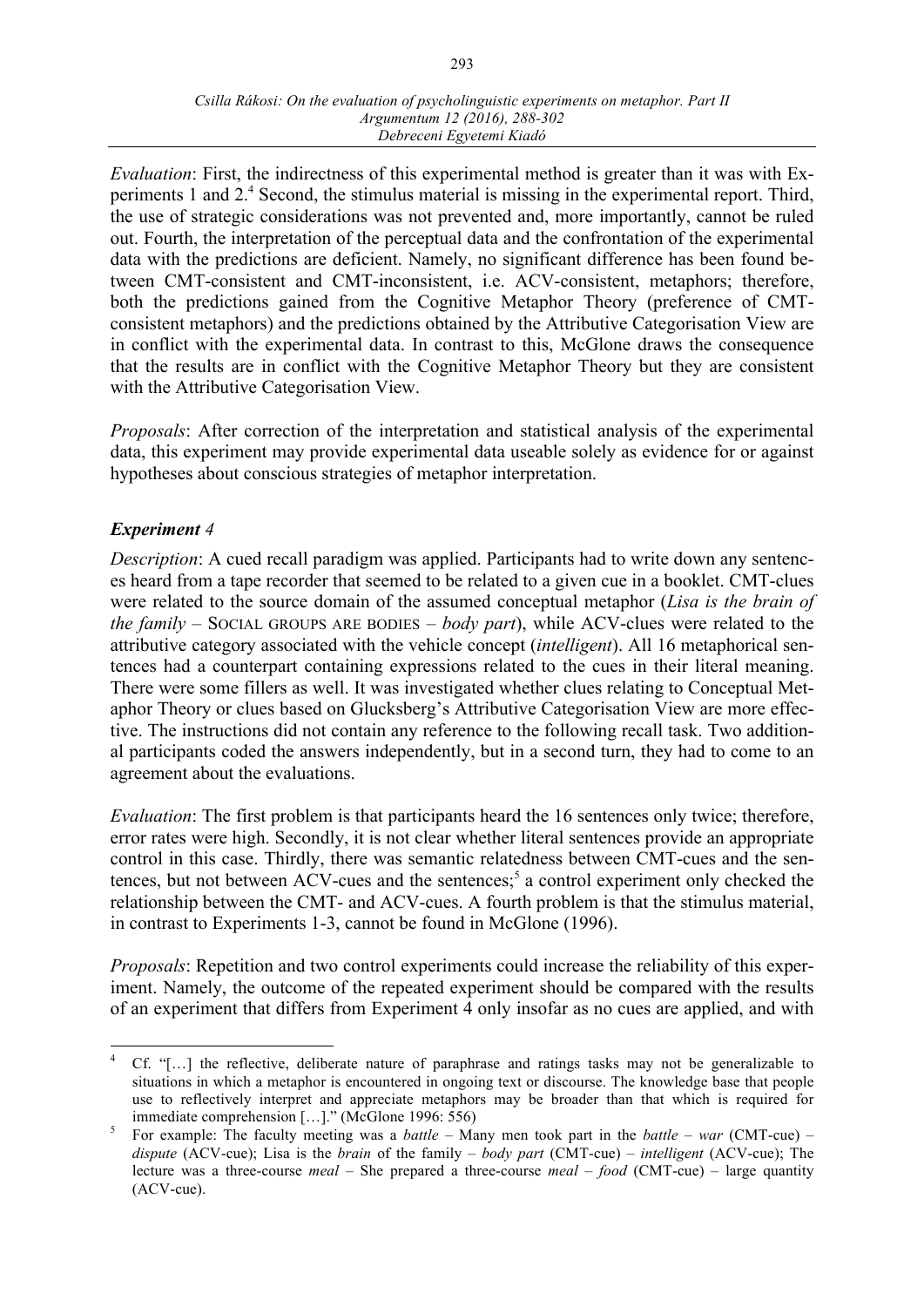the results of an experiment in which the sentences are not presented but participants are asked to write down as many metaphors as possible related to the cue words.

*Summing-up*: McGlone (1996) intends to provide experimental evidence against Conceptual Metaphor Theory by challenging Gibbs's results. These experiments are manifestly more elaborate insofar as they take more factors into consideration and are built on each other cyclically in order to rule out possible systematic errors. Despite this, only the last experiment can be developed into a reliable data source on metaphor processing, because the others provide evidence against CMT as a part of native speakers' conscious strategies of metaphor interpretation.

# *4.4 Bowdle & Gentner (1999)*

*Description*: In order to test Gentner's career of metaphor hypothesis, the authors developed a two-stage experimental design. In the first, study stage, participants saw pairs of novel similes using the same base term and they had to fill in a target term in a third example of the same structure.<sup>6</sup> The authors' hypothesis was that priming with novel similes using the same base term makes subjects "derive an abstract schema and associate it with the base term". In this way, the authors "aimed to speed up the process of conventionalization from years to minutes" (Bowdle & Gentner 1999: 93). The material also involved similar tasks with literal comparisons. According to the career of metaphor hypothesis, there is a shift in metaphor processing insofar as novel metaphors are processed as comparisons, while conventional metaphors are processed as categorizations. Therefore, in the second, test stage, subjects received a list of novel and conventional figuratives and had to decide whether they prefer them in simile (comparison) or metaphor (categorisation) form with the help of a 10-point scale. The base term of some figuratives was presented in the novel similes from the study stage, while others were borrowed from the literal comparisons; a third group of base terms was not present in the materials of the study stage. The prediction was that conventional figuratives should be clearly preferred in metaphor form and, accordingly, receive the highest values, while the occurrence in novel similes should lead to significantly higher preference numbers than figuratives with no prior exposure, but the same should not hold with items in which the prime had been seen in literal comparisons.

*Evaluation*: The key point with this experiment is whether and to what extent "in vitro" conventionalisation corresponds to "real" conventionalisation. It might be the case that the task in the first phase of the experiment utilizes short time memory and the resulting data provide information about it rather than about the mental representation of language. A further problem is the high number of items, both in the study phase (32 triads) and in the test phase (48 figuratives), and the invariance in the task – these factors might have led to unnatural linguistic behaviour and the use of conscious strategies.

*Proposals*: This experiment makes use of an offline method, and the link between the experimental data and the theory is rather weak. Therefore, the search for alternative interpretations

6 For example:

An acrobat is like a butterfly. A figure skater is like a butterfly.

is like a butterfly.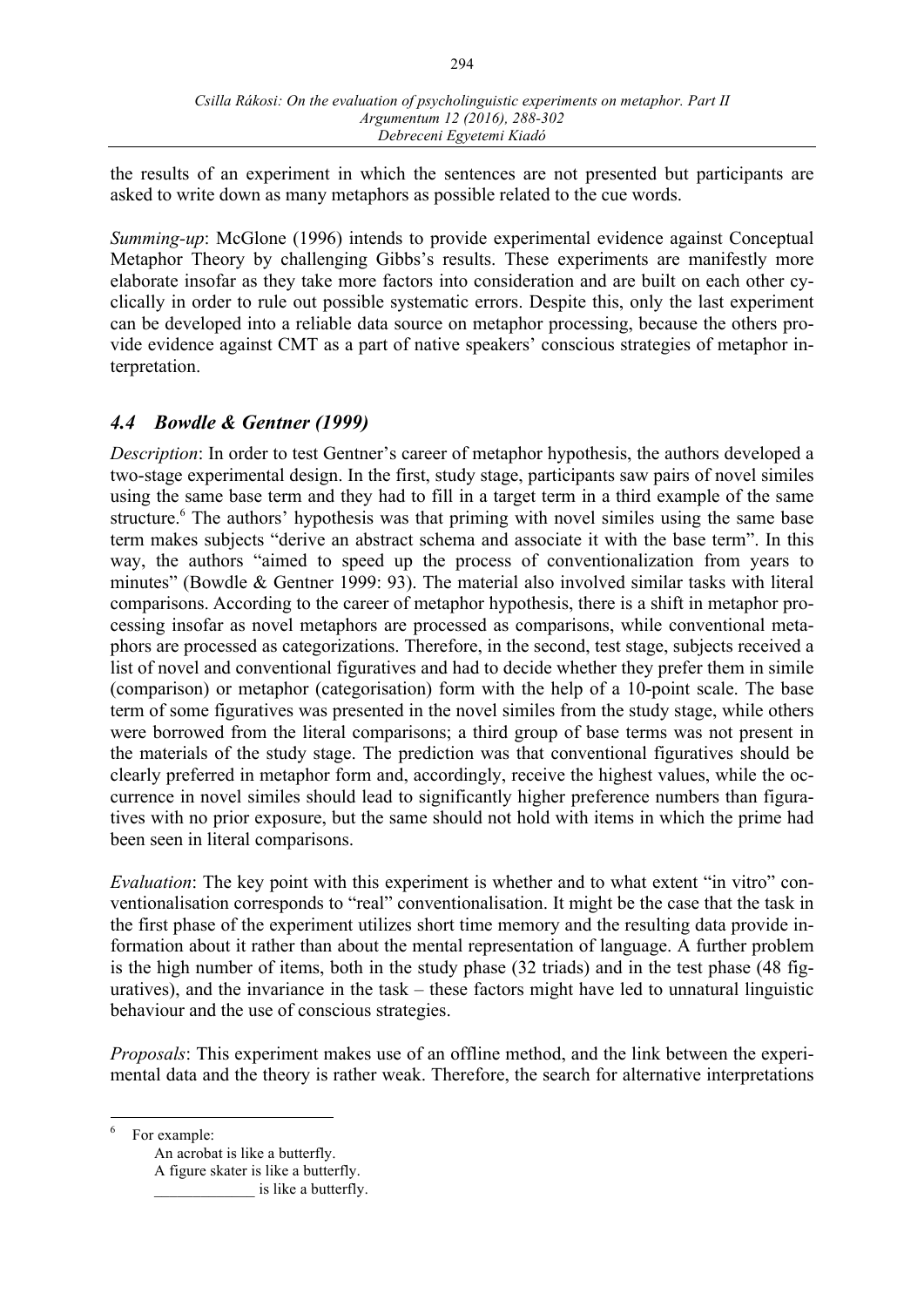and control experiments for their elimination, as well as a repetition of the experiment, seem to be vital and could increase the plausibility of the results and their supportive force considerably.

*Summing-up*: Bowdle and Gentner put forward a highly original experimental design, whose evaluation, however, requires further experiments and repetitions. Therefore, this experiment should be treated rather as the starting point of a longer and promising experimental complex and not as a (single) full-fledged experiment.

# *4.5 Wolff & Gentner (2000)*

#### *Experiments 1-2*

*Description:* Experiment 1 aimed to provide relevant data about the question of the asymmetry or symmetry of the initial stage of metaphor processing. The former hypothesis follows from Gluckberg's ACV, while the latter from Gentner's SMT. Participants had to decide whether the presented statements are literally true or false by pressing the left or the right arrow keys. In the 180-item list, there were four kinds of literally false statements: ordinary false (*Some birds are apples*), high directionality forward metaphors (*Some jobs are jails*), scrambled metaphors (*Some rumours are jails*), and reversed metaphors (*Some jails are jobs*). The literally true statements were either high-typicality statements (*Some birds are robins*), or low-typicality statements (*Some birds are penguins*) and they served as manipulation checks. Experiment 2 relied on a similar experimental design with two modifications. With the help of control experiments presented in Gentner & Wolff (1997), only metaphors of highconventionality were selected, and the forward and reversed metaphors were divided into two subgroups: high-similarity and low-similarity metaphors.

*Evaluation*: The first concern is that the high number of items, the identical syntactic structure of the sentences, the task and the feedback after errors in both the practice and the test phases might have led to monotony and unnatural linguistic behaviour, considerably different from normal reading strategies. The second problem pertains to the experimental design, too. It is not clear what should invite the reader to seek an analogy between the two terms in the case of reversed metaphors but not with scrambled metaphors or ordinary false statements. A third weak point seems to be that error rates are not parallel with reaction times, although both should indicate difficulties in processing. Fourth, it is only supposed that the reaction times are related to the early phase of metaphor processing. As Wolff & Gentner (2000: 535) also remark, "it is conceivable that the results instead reflect late processes". If so, then there is a danger that they mirror rather conscious strategies of participants instead of their unconscious, natural linguistic behaviour. The authors claim that this concern is unfounded because "in metaphor comprehension studies, the mean RTs typically lie between 1800 and 4000 ms" (Wolff & Gentner 2000: 535). This explanation is, however, not satisfactory and provides only weak evidence, because the experiments they refer to involve more complex tasks such as providing or creating an interpretation, or giving meaningfulness ratings, and the average duration of the conduct of the different sub-processes is unknown.

*Proposals*: Without correction of the revealed errors, these experiments cannot be regarded as reliable data sources.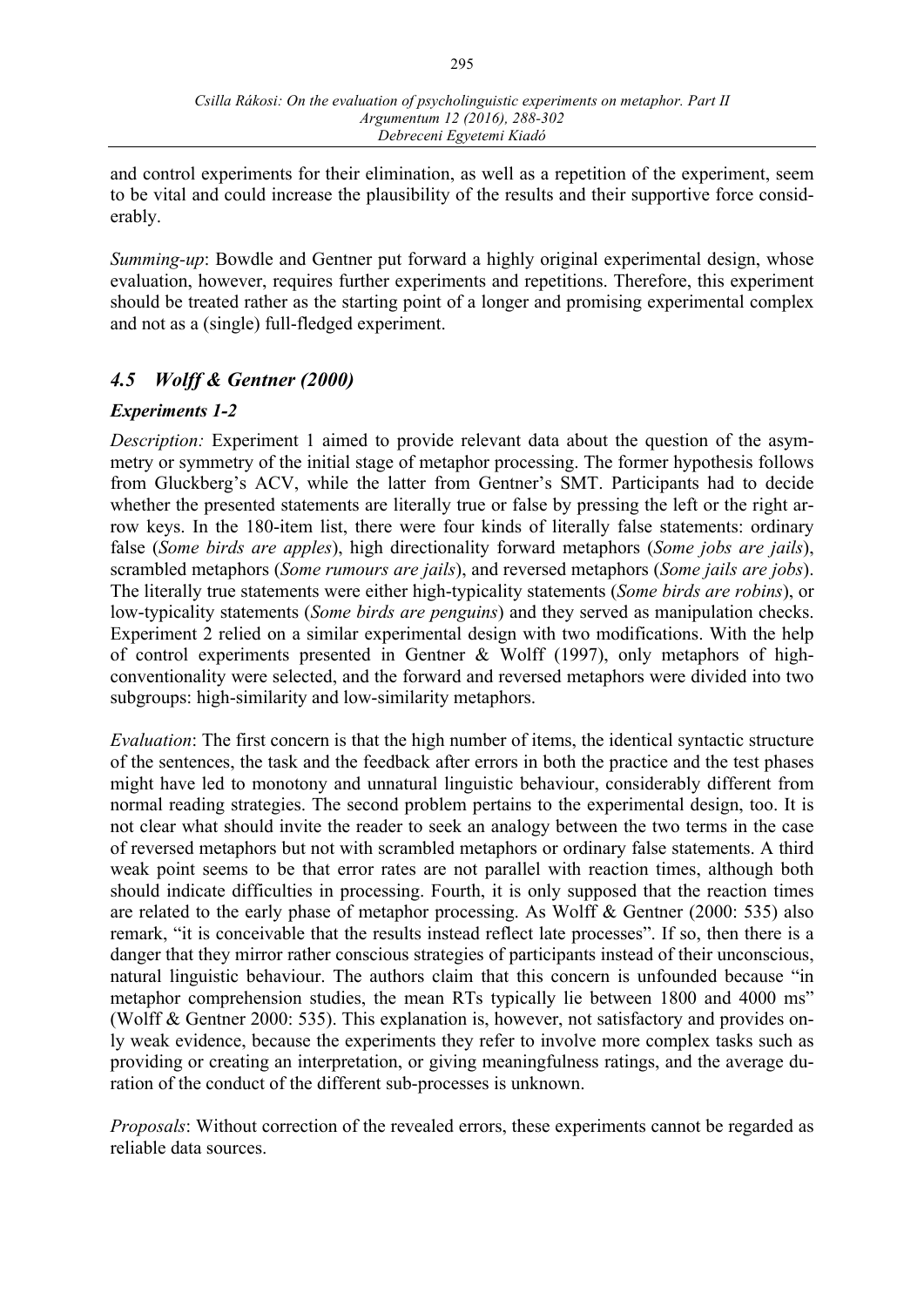#### *Experiment 3*

*Description*: Participants were presented with metaphoric sentences (forward, reversed, scrambled) and they had to decide whether they are comprehensible or not. The stimulus material was selected from that of the previous experiment. There were 64 practice items and 72 test items. In this case, subjects did not receive feedback during the test session.

*Evaluation*: The first problem is the formulation of the instructions: participants were told that they would see either metaphorical statements or anomalous statements. This might lead to the application of conscious strategies instead of reliance on natural linguistic behaviour. The second problem is the huge number of items and the monotony of the tasks, as in the previous experiments. Third, if we take a closer look at the stimulus material, we can see that many low-similarity items can also be easily interpreted as low-constraint topics, and highsimilarity metaphors are often also high-constraint metaphors.<sup>7</sup> Therefore, the experimental data are not capable of discriminating between predictions based on Gentner's SMT and Glucksberg's ACV.<sup>8</sup> Thus, the interpretation of the experimental data is debatable. A fourth issue is that decision times were used only to compare comprehensibility decisions with truth or falsity decisions in the previous experiment, but they were neglected in the comparison and analyses of the different conditions in this experiment.

*Proposals*: In this case, more thorough revisions are needed with the experimental design, the stimulus material and the interpretation of the experimental data.

*Summing-up*: The most alarming problem with Wolff and Gentner (2000) is boredom effects due to the huge number of similar tasks, which might have influenced participants' performance. The confrontation of the experimental data and rival theories is in need of refinement, too. Nevertheless, these experiments are clearly improvable, that is, new experimental cycles can be initiated which may produce plausible experimental data.

## *4.6 Gernsbacher, Keysar, Robertson & Werner (2001)*

#### *Experiment 1*

*Description*: The authors intended to test the hypothesis that the basic-level meaning of the vehicle is suppressed during metaphor comprehension. Half of the prime sentences were metaphorical (*That defense lawyer is a shark*), the other half involved their literal counterparts in the sense that the metaphor topic was changed for a member of the basic-level category represented by the vehicle (*That large hammerhead is a shark*). There were two kinds of target sentences: half of them were property statements related to the metaphorical subordinate category (*Sharks are tenacious*), while the other half were related to the literal basic-level category (*Sharks are good swimmers*). Participants had to decide whether the sentences presented made sense or not. If Glucksberg's ACV and the above hypothesis hold, then participants should verify superordinate-level property statements more rapidly after metaphor-prime sen-

For example: *Some arguments are wars.* vs. *Some conversations are wars. Some lies are boomerangs.* vs. *Some statements are boomerangs. Some saunas are ovens.* vs. *Some rooms are ovens.*

*Some suburbs are parasites.* vs. *Some towns are parasites.* <sup>8</sup> Cf. Section 4.8.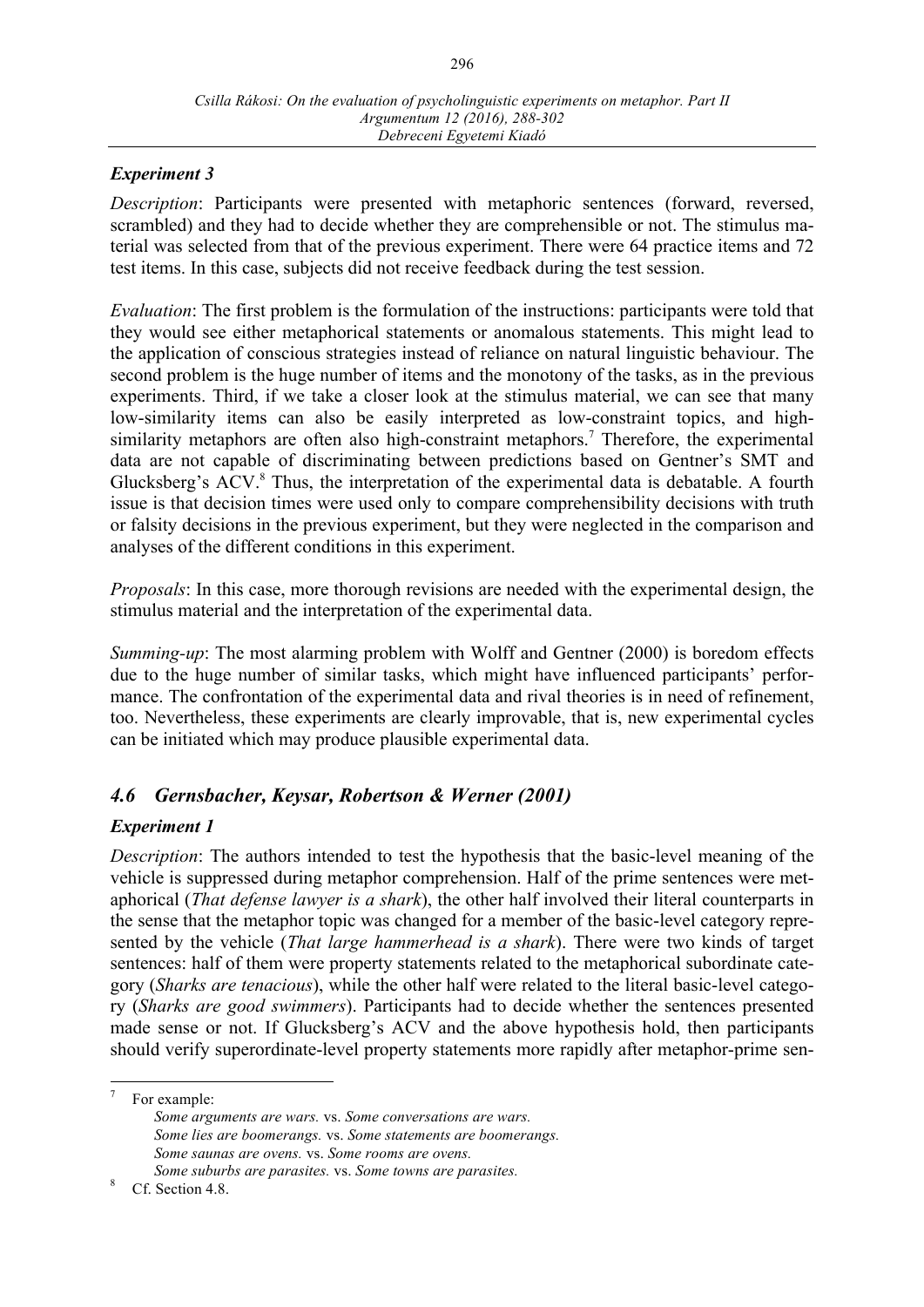tences than after literal-prime sentences, and they should verify basic-level property statements more slowly after metaphorical than literal primes. The whole stimulus material can be found on the first author's homepage.

*Evaluation*: First, besides the 48 experimental sentence pairs, there were also 144 filler pairs which had a similar structure but at least one member of the statements did not make sense. Despite this precaution, the huge number of tasks of the same structure might have led to monotony and mechanical decision-making following certain conscious considerations, or to the development of conscious strategies. Although only the results of participants with a performance under 66% were excluded during the authentication of the perceptual data, data from 16% of participants had to be eliminated. Secondly, a related problem was that the instructions not only explicitly mentioned metaphors, but a short explanation was also provided, where metaphors were described as a kind of analogy or simile.<sup>9</sup> The explanation may have tempted subjects to interpret their task in such a way that they have to deal with correct or defective analogies on the one hand, and class-member statements, on the other. Against this background, it is doubtful whether this experiment was capable of investigating people's natural linguistic behaviour. A third possible problematic point was identified by the authors: namely, the longer verification time of basic-level properties after metaphorical primes should be rather interpreted as a faster verification time after literal primes, because they contain basic-level terms (such as *hammerhead*). Fourth, the experimental data are – in contrast to the authors' view – not capable of discriminating between predictions based on, for instance, Gentner's SMT and Glucksberg's ACV. For example, if metaphor processing involves structural alignment between the topic and the vehicle as supposed by Gentner, then mentioning a property of the vehicle which cannot be placed in relation to the topic leads to incoherence, while this is not the case with the corresponding literal sentence.

#### *Experiment 2*

*Description*: In order to eliminate the third problem above, in Experiment 2 the same experimental metaphor primes were used but their literal counterparts were changed for nonsenseprimes such as *His English notebook is a shark*. The authors put forward the prediction that the verification of basic-level property statements should be slower after metaphorical primes than after nonsense primes.

*Evaluation*: The same problems, excluding Problem 3, emerge in this case again. For instance, the answers of 27% of participants had to be eliminated. The authors expressed the concern that the advantage of nonsensical primes might be due the circumstance that they contain the vehicle term in its literal, basic meaning and enhance its basic level properties.

## *Experiment 3*

*Description*: Instead of nonsense-primes, unrelated metaphors (*That new student is a clown*), which did not include the prime vehicle, were used in order to overcome the last problem relating to Experiment 2. This modification, however, leads to another problem: namely, that

 <sup>9</sup> "In this experiment, many of the sentences are metaphorical. A metaphor is a figure of speech in which a word suggests a likeness or analogy between two things." (http://www.gernsbacherlab.org/research/languagecomprehension-research/experimental-stimuli/experiment-1-materials-literal/)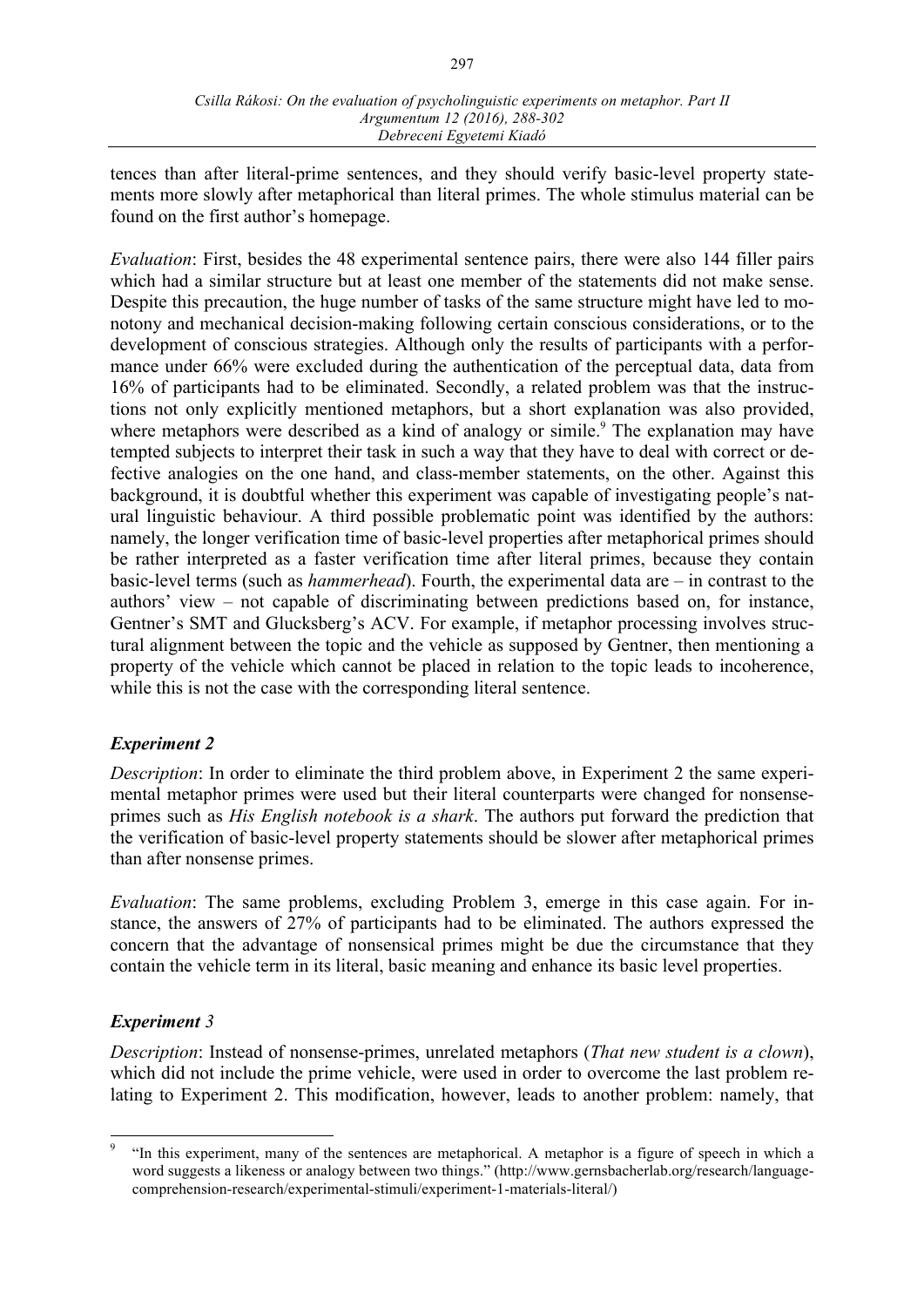while the metaphorical prime and the basic-level target both contain the vehicle term (*shark*), the same does not hold for the unrelated prime sentence. Therefore, lexical priming may influence the reaction times. In fact, in this case, basic-level relevant targets were, contrary to the previous experiments, significantly shorter after metaphors than after unrelated sentences. The authors tried to eliminate this distorting effect by subtracting a "penalty" from the average reaction times of unrelated sentences, or with the help of statistical means, namely, with computed z-scores for each prime type.

*Evaluation*: Problems 1, 2 and 4 mentioned in relation to Experiment 1 can be raised in this case again; thus, for instance, 30% of the perceptual data had to be rejected due to too high error rates. The statistical analysis is questionable, too. First, it is impossible to determine the exact value of the "penalty" for unrelated sentences, and different values lead to totally different constellations. Second, the method described of transforming the results into z-scores seems to be problematical, too. Above all, it is not clear what the comparison between the calculated z-scores of the basic-level relevant targets of metaphorical and unrelated primes in Experiment 3 might mean. The former indicates the value of the basic-relevant target verification times expressed in standard deviation units – relative to the standard deviation of verification times pertaining to the *metaphorical primes* (= 225.77 ms). The latter, however, shows the value of the basic-relevant target verification times expressed in standard deviation units – against the standard deviation of the *unrelated primes* (= 264.49 ms). We would obtain a different scenario if we used the mean and standard deviation of *all observations* gained in Experiment 3 for calculating the z-scores, because this transformation would not change the relationship between the results. To sum up, making use of penalties or standardisation instead of re-designing the experiment does not seem to be a viable option.

*Proposals*: It is not clear how the revealed errors could be corrected; thus, no improved versions seem to be available.

*Summing-up*: In addition to problems similar to those found in Wolff & Gentner (2000), the extremely high error rates and shortcomings in the statistical analysis of the perceptual data make the experiments as sources unreliable; that is, the experimental data gained cannot be regarded as plausible.

# *4.7 Gibbs, Lima & Francozo (2004)*

*Description*: American and Brazilian participants, respectively, received a list of expressions closely related, possibly related, or unrelated to symptoms of hunger. The expressions belonged to three types: local symptoms referred to body parts (*one has a stomach ache*)*,* general symptoms referred to the whole body (*become dizzy*), while behavioural symptoms referred to behaviours that may be consequences of being hungry (*become depressed*). Subjects had to rate each item on a 7-point scale "as to whether they had experienced the effect mentioned when feeling hungry". In the second part of the experiment, another group of participants was first asked to rate the relevance of a list of expressions possibly related to the feelings of a person who is in love, who lusts after somebody or something, or who has a desire ("body questions") on a 7-point scale. The same participants also filled in a questionnaire about a list of linguistic expressions and evaluated their acceptability when talking about love, lust and other types of desire, respectively ("linguistic questions").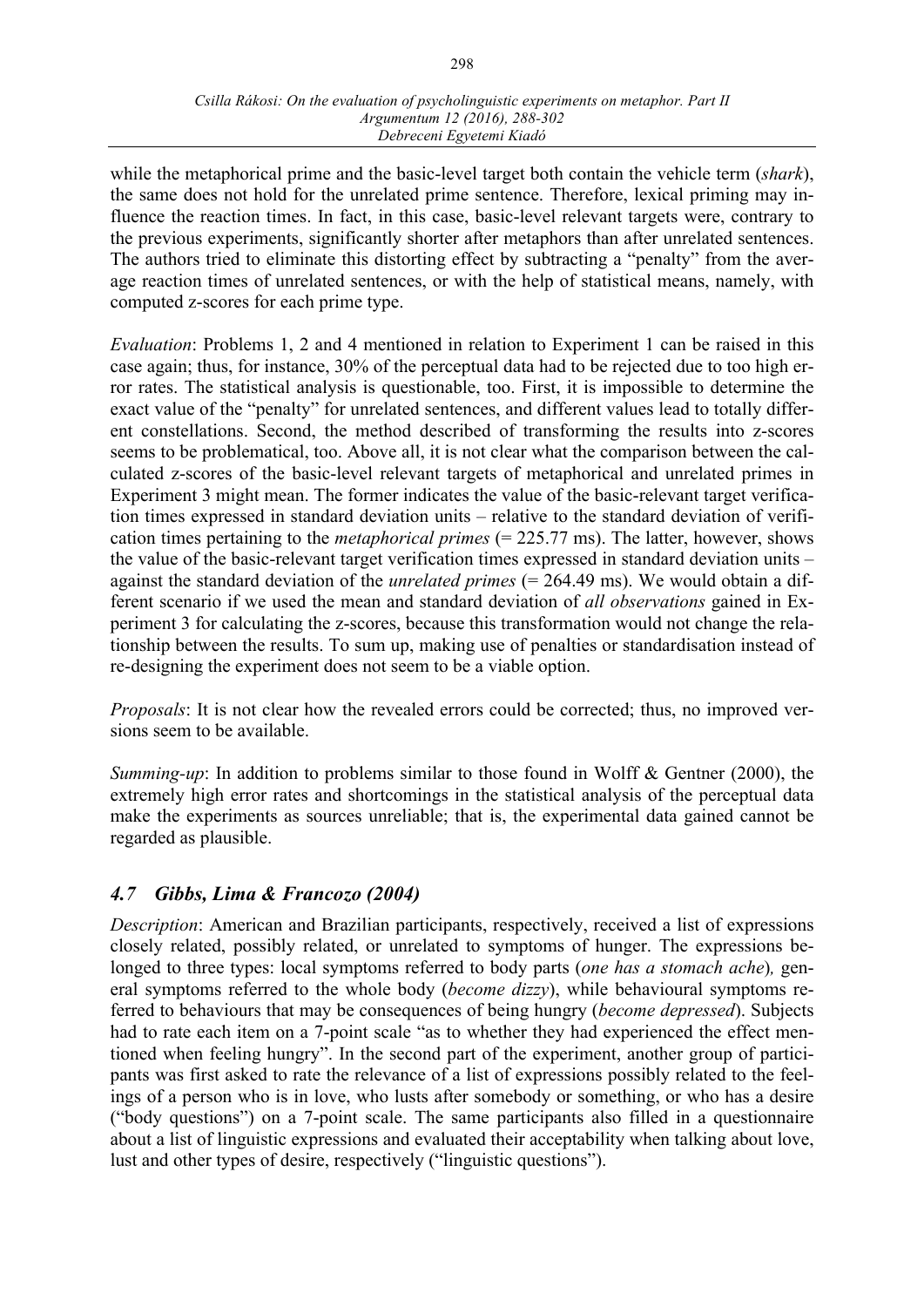#### *Csilla Rákosi: On the evaluation of psycholinguistic experiments on metaphor. Part II Argumentum 12 (2016), 288-302 Debreceni Egyetemi Kiadó*

*Evaluation*: This experiment collects and analyses people's conscious reflections on symptoms that cannot be equated – contrary to the authors' supposition – with (more) direct investigation of their bodily sensations, mental representations or conceptual backgrounds. Thus, the experiment does not touch upon metaphor processing but investigates, as the authors correctly put it, "people's folk knowledge about hunger" and desire, and their conscious judgement of linguistic expressions. Second, it is highly problematic that the same group of subjects provided ratings to the "body questions" and to the "linguistic questions". This step allows interferences in the answers to the two kinds of questions. Thus, one cannot rule out that participants' ratings on the "body questions" were influenced by their linguistic knowledge, or by their implicit theories about the meaning of the relevant metaphorical expressions based partially on stereotypes offered by idioms. Third, there is an important difference between the wordings of the tasks, which might have influenced participants' answers. Namely, while questions related to the symptoms of hunger pertained to the experiences participants had, the "body questions" required participants to imagine the feelings of somebody being in love, and the "linguistic questions" asked them to decide "whether it was an acceptable way of talking in their respective language". Fourth, the alleged correlation between data sets is not supported by calculations. The experimental data rather suggest that both the strongly and the weakly relevant hunger symptoms are only moderately or weakly relevant in relation to body symptoms of desire as well as in respect to linguistic expressions about desire. Fifth, data relating to "moderately related" symptoms had been omitted from the analyses.<sup>10</sup> Sixth, the statistical analysis of the perceptual data is defective. No proper analyses are provided, and the partial analyses infringe the rules of the use of statistical tools.<sup>11</sup> Since there were three kinds of desire analysed in this experiment, the last statement means that two-thirds of the English data (and one-third of the whole data set) was statistically not significant.

*Proposals*: Since the basic idea of the experiment is inherently flawed, this experimental design cannot be improved.

*Summing-up*: This experiment overcomes several problems typically related to earlier experiments in favour of CMT. It goes beyond the analysis of purely linguistic manifestations and intends to tap into "embodied experiences", by making use of a widened database. Despite this, it is again people's conscious reflections which are studied, and the statistical analyses are clearly deficient. Therefore, this experiment cannot be turned into a reliable source which could provide plausible experimental data about metaphor processing.

#### **5 Summary and prospects**

In the previous section, we have seen how the application of the criteria proposed in Part I of this paper can be used in the *re-evaluation of the plausibility* of statements related to different components of the experimental procedure, and via this, in the *revision of the components* themselves. It has also become clear that the weight and impact of errors can be judged only

<sup>&</sup>lt;sup>10</sup> Cf. Gibbs et al. (2004: 1204).<br><sup>11</sup> Cf. "The findings for both the Body and Linguistic questions are *generally consistent* across English and Portuguese for the three types of symptoms for the three types of desire (love, lust, other). Each difference between the strong and weak items for each type of desire was statistically significant, with the exception of love and other desire for English speakers which were only *marginally different*." (Gibbs et al. 2004: 1206)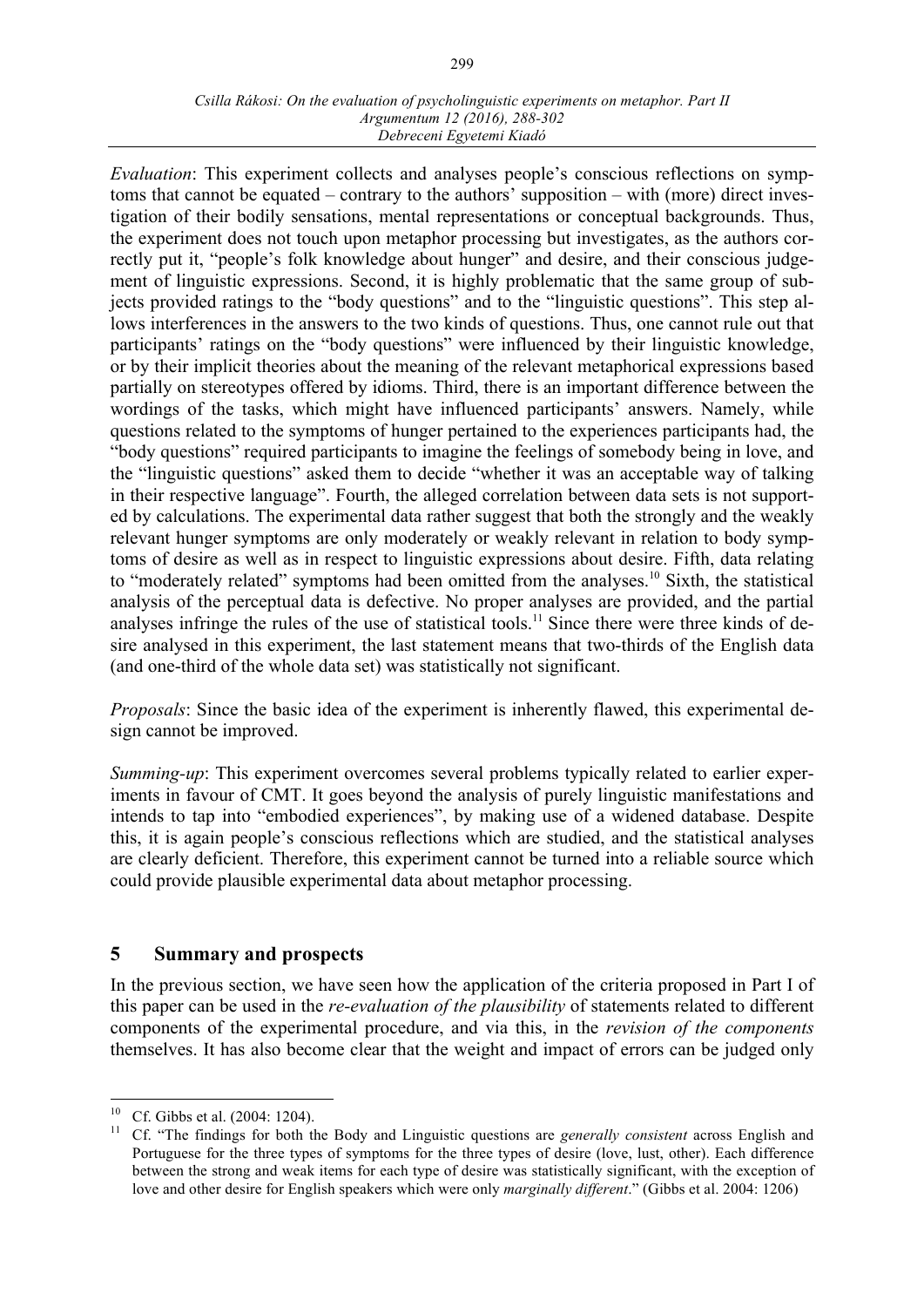*in the context of the given experimental report*, that is, in relation to the argumentation process at issue, by taking into consideration all details of the experiments at our disposal.

To sum up, the précis of our analyses is that *psycholinguistic experiments on metaphors should be turned into a much more thorough and effective cyclic re-evaluation process*. The main points to be considered when moving in this direction should be the following:

- Experiments should be, in harmony with requirements relating to scientific experiments in general, *repeatable* and *actually repeated*. With this end in view, the whole stimulus material, the whole set of the perceptual data and all important details of the statistical methods applied should be made public, for example, on the author's homepage, or on a homepage which could be devoted to psycholinguistic experiments with a kind of data bank of all experiments conducted so far. Experiments should not be regarded as reliable data sources till they are repeated and the replication reinforces their results.
- As our analyses have shown, the Achilles heel of many psycholinguistic experiments is their stimulus material. This provides a further argument for the requirement that the whole stimulus material should be available so that the evaluation of the experiment may also involve a *thought experiment*. Namely, readers should be in a position to become *virtual participants* in the experiment. In this way, it can be more effectively checked whether real participants might have, for example, made use of strategic considerations.
- A related point is that the choice of participants should be controlled for. Thus, linguists, and students of linguistics or psychology should be excluded from psycholinguistic experiments because they might reveal the aim of the experiment more easily.
- The whole set of perceptual data should be made public in order to make it possible to check whether the conditions of application of the chosen statistical method are fulfilled and the calculations are correct, or if possible, alternative analyses can be carried out.
- It should be made clear whether the experimental data are suitable for providing evidence about metaphor processing or pertain only to conscious judgements about the usage of metaphorical expressions.
- Semantic priming should be controlled for more effectively.
- If the repetitions lead to conflicting results, then thorough comparative analyses should be carried out.
- The relationship between the experimental data and rival theories should be made manifest. That is, it should be carefully determined which predictions from the rival theories can be drawn, and the experiment should provide data which are in harmony with the predictions of only one of these rivals.
- Although in this paper I have not touched upon the introductory sections of papers dealing with psycholinguistic experiments, it is often the case that researchers present rival theories in such a way that they strongly simplify and distort them. A similar problem is that the author's own theory and the data supporting it are presented as unquestionable facts.

These proposals cannot, of course, guarantee that psycholinguistic experiments will provide incontestable data for theories about metaphor processing. From the perspective of the pmodel's view of experiments it follows that they are data sources that may provide plausible but not certainly true data. Nevertheless, the acknowledgement of the fallibility of experiments does not mean that the reliability and importance of experiments would be questioned. On the contrary: if one is aware of the strengths and possible weak points of these data sources, and as many details of the experiments are made public as possible, then one can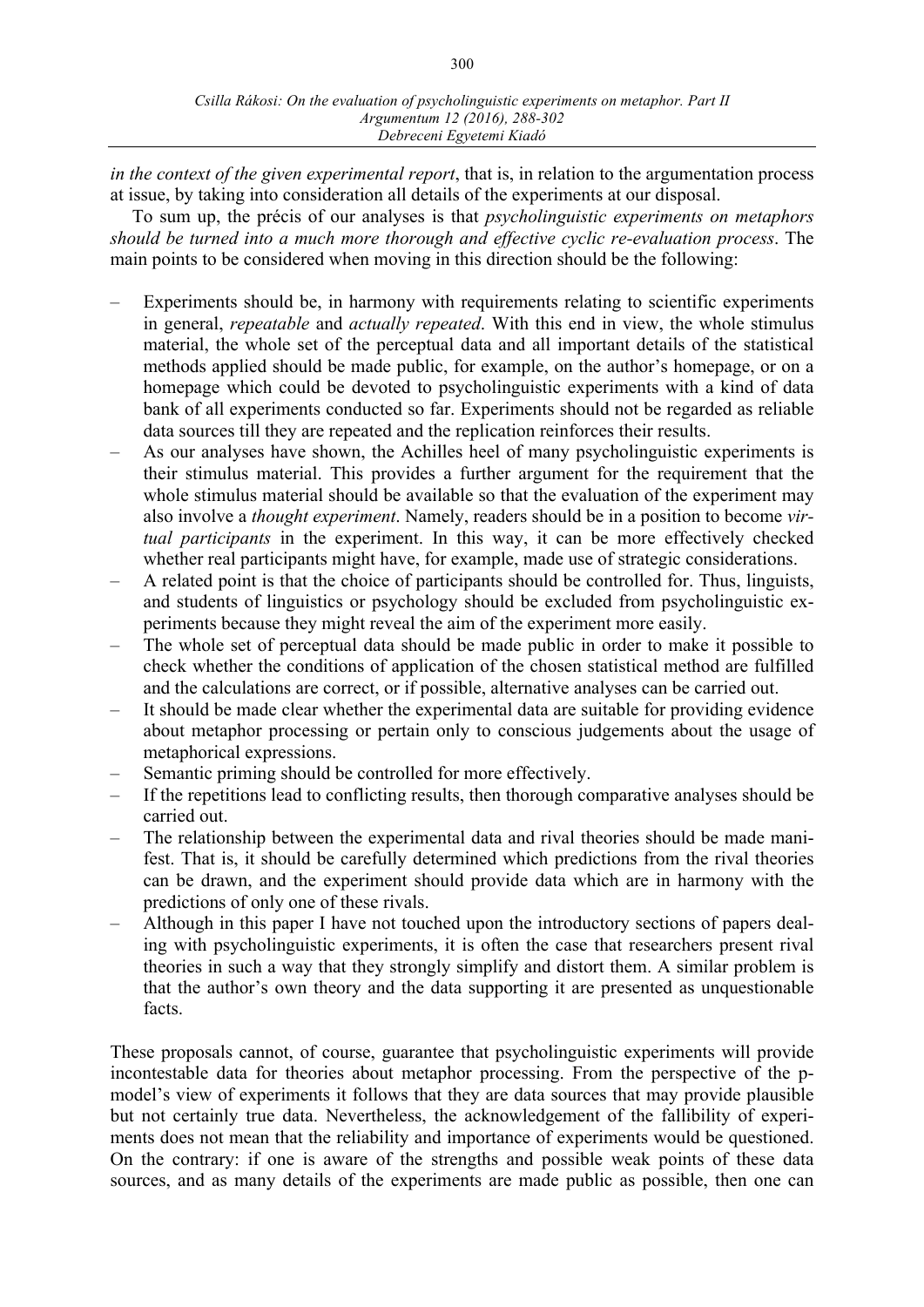search consciously for errors, reveal potential error sources, revise the experimental design, and develop more refined and elaborated versions of earlier experiments or construct new kinds of experiments. Therefore, strictness and thoroughness in the analysis of experiments, the elaboration of control experiments, and trying out new designs are not destructive activities but might, on the contrary, be the key to the flourishing of this field of research, and lead to a more open and straightforward atmosphere and to more reliable data due to the *collective efforts of the whole scientific community*. This means that a radical change of view is needed. Experiments should not be viewed as single, unique acts conducted by a (small group of similarly minded) researcher(s), but *experimental complexes* should be elaborated step by step by the participation of researchers belonging to different theoretical backgrounds or even to rival approaches. Such an experimental complex would involve chains of closely related experiments: replications of the original experiment, as well as different kinds of control experiments, counter experiments and more and more refined and varied versions of the original experiment. Rákosi (manuscript) and Rákosi (in preparation) explicate the concept of 'experimental complex' and investigates the relationship between non-exact replications of experiments and the emergence and resolution of inconsistencies.

#### **References**

- Bowdle, B.F. & Gentner, D. (1999): Metaphor comprehension: From comparison to categorization. In: *Proceedings of the Twenty-First Annual Conference of the Cognitive Science Society*, 90-95.
- Gentner, D. & Wolff, P. (1997): Alignment in the processing of metaphor. *Journal of Memory and Language* 37, 331-355.
- Gernsbacher, M.A., Keysar, B., Robertson, R.R.W. & Werner, N.K. (2001): The role of suppression and enhancement in understanding metaphors. *Journal of Memory and Language* 45, 433-450.
- Gibbs, R.W., Jr. (1992): What do idioms really mean? *Journal of Memory and Language* 31, 485-506.
- Gibbs, R.W. (2013): The real complexities of psycholinguistic research on metaphor. *Language Sciences* 40, 45-52.
- Gibbs, R.W., Lima, P.L.C., Francozo, E. (2004): Metaphor is grounded in embodied experience. *Journal of Pragmatics* 36, 1189-1210.
- Haberlandt, K. (1994): Methods in reading research. In: Gernsbacher, M.A. (ed.): Handbook of psycholinguistics. Madison, Wisconsin: Academic Press, 1-31.
- Hasson, U. & Giora, R. (2007): Experimental methods for studying the mental representation of language. In: Gonzalez-Marquez, M., Mittelberg, I., Coulson, S. & Spivey, M. J. (eds.): *Methods in Cognitive Linguistics*. Benjamins, 304-324.
- Kaiser, E. (2013): Experimental paradigms in psycholinguistics. In: Podesva, R.J. & Sharma, D. (eds.): *Research Methods in Linguistics*. Cambridge: Cambridge University Press, 135-168.
- Keenan, J.M., Potts, G.R., Golding, J.M. & Jennings, T.M. (1990): Which elaborative inferences are drawn during reading? A question of methodologies. In: Balota, D.A., Flores d' Archais, G.B. & Rayner, K. (eds.): *Comprehension processes in reading*. Hillsdale: Erlbaum, 377-402.
- Keysar, B. (1989): On the functional equivalence of literal and metaphorical interpretations in discourse. *Journal of Memory and Language* 28, 375-385.